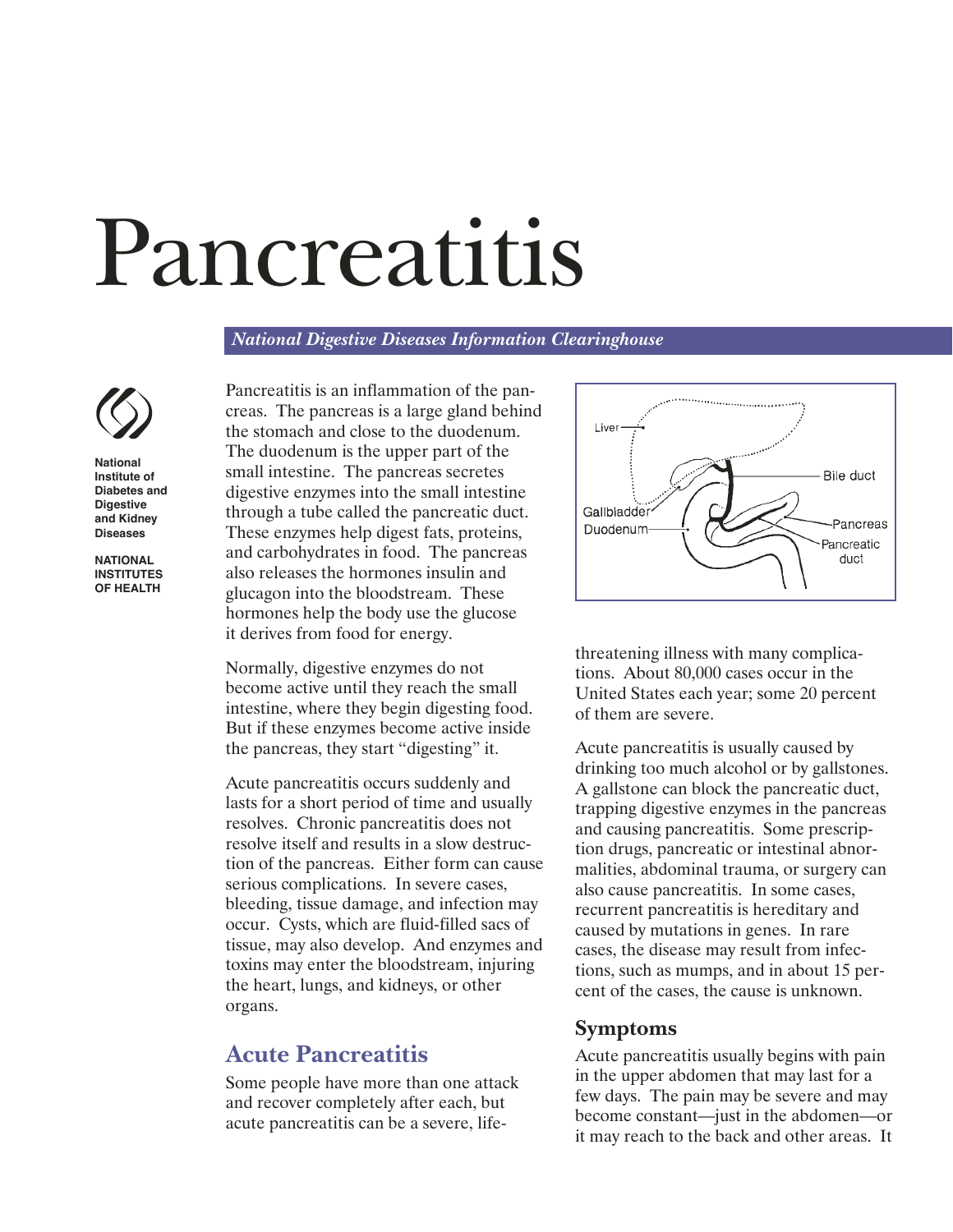may be sudden and intense or begin as a mild pain that gets worse when food is eaten. Someone with acute pancreatitis often looks and feels very sick. Other symptoms may include

- swollen and tender abdomen
- nausea
- vomiting
- fever
- rapid pulse

Severe cases may cause dehydration and low blood pressure. The heart, lungs, or kidneys may fail. If bleeding occurs in the pancreas, shock and sometimes even death follow.

## **Diagnosis**

Besides asking about a person's medical history and doing a physical exam, a doctor will order a blood test to diagnose acute pancreatitis. During acute attacks, the blood contains at least three times more amylase and lipase than usual. Amylase and lipase are digestive enzymes formed in the pancreas. Changes may also occur in blood levels of glucose, calcium, magnesium, sodium, potassium, and bicarbonate. After the pancreas improves, these levels usually return to normal.

A doctor may also order an abdominal ultrasound to look for gallstones and a CAT (computerized axial tomography) scan to look for inflammation or destruction of the pancreas. CAT scans are also useful in locating pseudocysts. (See the section on chronic pancreatitis.)

#### **Treatment**

Treatment depends on how bad the attack is. If no complications in the form of kidney failure or lung problems occur, acute pancreatitis usually improves on its own. Treatment is designed to support vital functions and prevent complications. A hospital stay will be necessary so that fluids can be replenished intravenously.

Acute pancreatitis can also cause breathing problems. Many people develop hypoxia, which means that cells and tissues are not receiving enough oxygen. Doctors treat hypoxia by giving oxygen through a face mask. Despite treatment, some people still experience lung failure and require a ventilator.

If pancreatic cysts occur and are considered large enough to interfere with the pancreas's healing, your doctor may drain or surgically remove the cysts.

Sometimes a person cannot stop vomiting and needs to have a tube placed in the stomach to remove fluid and air. In mild cases, a person may not eat for 3 or 4 days and instead may receive fluids and pain relievers through an IV (intravenous) line.

Unless the pancreatic duct or bile duct is blocked by gallstones, an acute attack usually lasts only a few days. In severe cases, a person may be fed intravenously for 3 to 6 weeks while the pancreas slowly heals. This process is called total parenteral nutrition. However, for mild cases of the disease, total parenteral nutrition offers no benefit.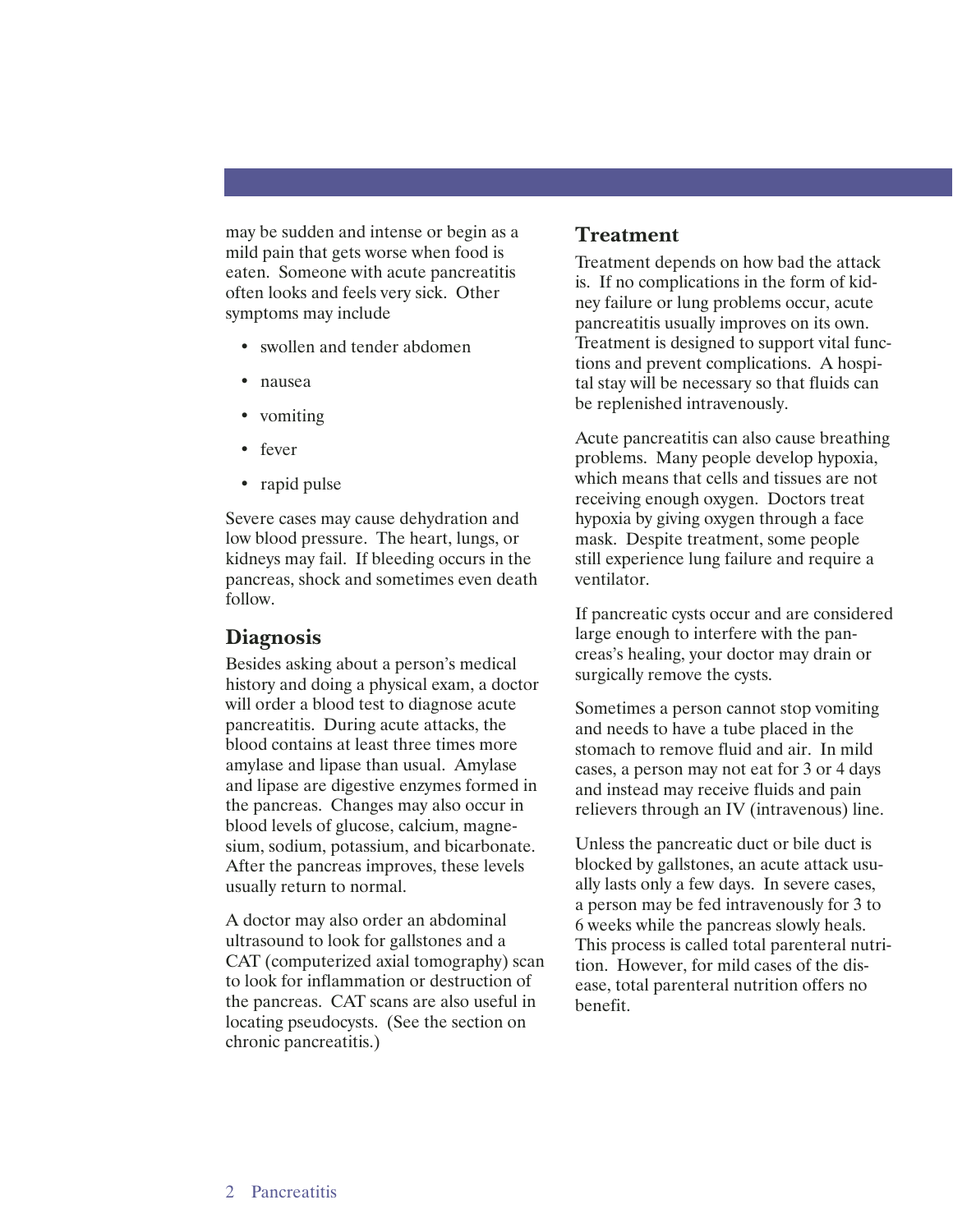If an infection develops, the doctor may prescribe antibiotics. Surgery may be needed for extensive infections. Surgery may also be necessary to find the source of bleeding, to rule out problems that resemble pancreatitis, or to remove severely damaged pancreatic tissue.

Before leaving the hospital, a person will be advised not to drink alcohol and not to eat large meals. After all signs of acute pancreatitis are gone, the doctor will try to decide what caused it in order to prevent future attacks. In some people, the cause of the attack is clear, but in others, more tests are needed.

## **Gallstones and Pancreatitis**

Gallstones can cause pancreatitis and they usually require surgical removal. Ultrasound or a CAT scan can detect gallstones and can sometimes give an idea of the severity of the pancreatitis. When gallstone surgery can be scheduled depends on how severe the pancreatitis is. If the pancreatitis is mild, gallstone surgery may proceed within about a week. More severe cases may mean gallstone surgery is delayed for a month or more.

After the gallstones are removed and inflammation goes away, the pancreas usually returns to normal.

# **Chronic Pancreatitis**

If injury to the pancreas continues, from drinking alcohol, for example, chronic pancreatitis may develop. Chronic pancreatitis occurs when digestive enzymes attack and destroy the pancreas and nearby tissues, causing scarring and pain. The usual cause of chronic pancreatitis is many years of alcohol abuse, but the chronic form may also be triggered by only one acute attack, especially if the pancreatic ducts are damaged. The damaged ducts cause the pancreas to become inflamed, tissue to be destroyed, and scar tissue to develop.

Damage from alcohol abuse may not appear for many years, and then a person may have a sudden attack of pancreatitis. In 70 to 80 percent of adult patients, chronic pancreatitis appears to be caused by alcoholism. This form is more common in men than in women and often develops between the ages of 30 and 40.

Chronic pancreatitis may also occur when the pancreatic duct is blocked or narrowed because of trauma or because pseudocysts have formed. Pseudocysts are cyst-like buildups of pancreatic fluid in the duct.

Some drugs can cause chronic pancreatitis too. In many cases, however, the cause is unknown. People with chronic pancreatitis may have one or even all three of the following problems: pain, diabetes, or malabsorption of food leading to weight loss.

In some cases, chronic pancreatitis is inherited. Hereditary pancreatitis usually begins in childhood but may not be diagnosed for several years. A person with hereditary pancreatitis usually has the typical symptoms that come and go over time. Episodes last from 2 days to 2 weeks.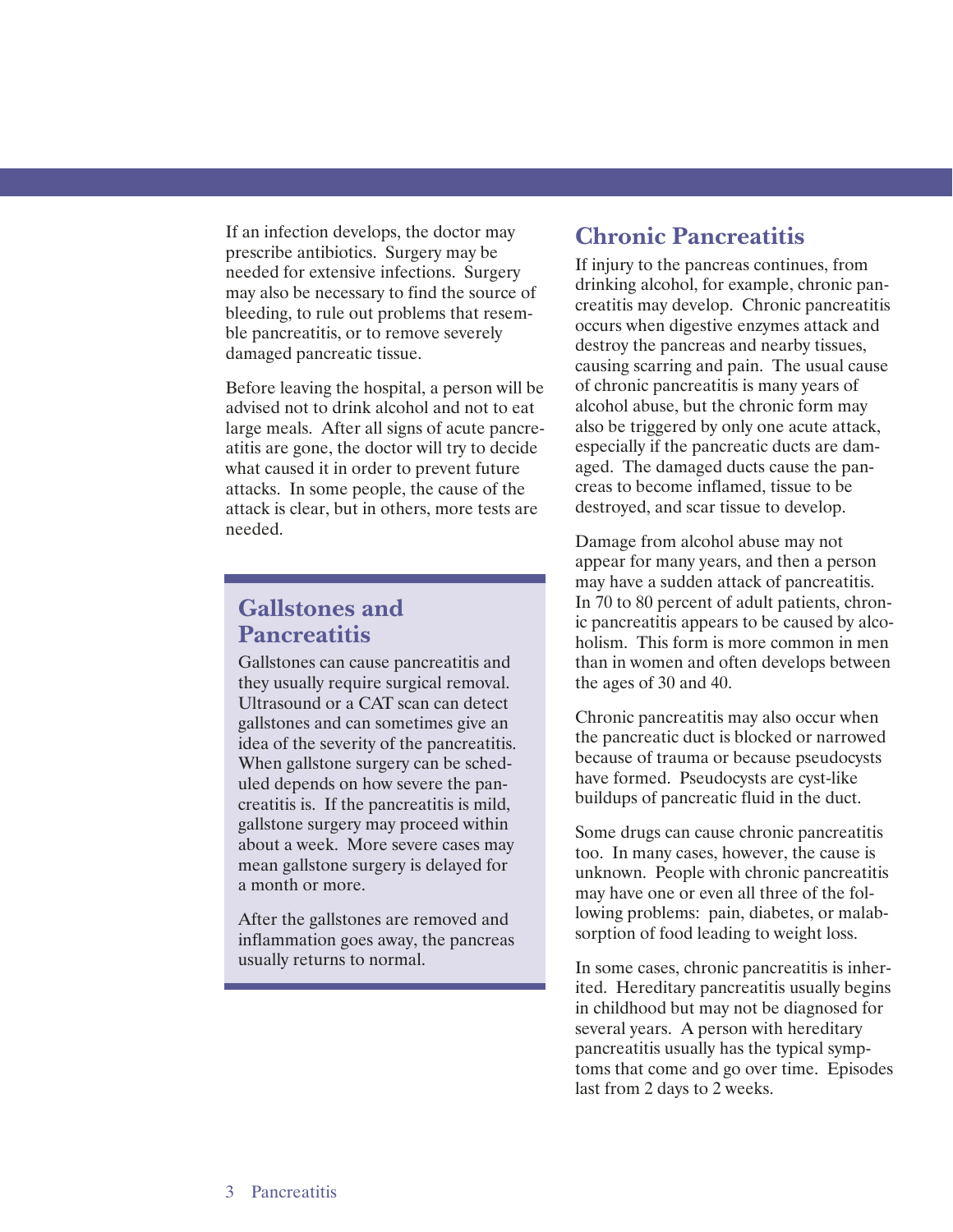A determining factor in the diagnosis of hereditary pancreatitis is two or more family members with pancreatitis in more than one generation. Treatment for individual attacks is usually the same as it is for acute pancreatitis. Any pain or nutrition problems are treated just as they are for chronic pancreatitis. Surgery can often ease pain and help manage complications.

#### **Symptoms**

Some people have no pain, but most do. Pain in the back and abdomen may be constant and disabling. In certain cases, abdominal pain goes away as the condition advances, probably because the pancreas is no longer making digestive enzymes.

People with chronic disease often lose weight, even when their appetite and eating habits are normal. The weight loss occurs because the body does not secrete enough pancreatic enzymes to break down food, so nutrients are not absorbed normally. Poor digestion leads to excretion of fat, protein, and sugar into the stool. If the insulinproducing cells of the pancreas (islet cells) have been damaged, diabetes may also develop at this stage.

## **Diagnosis**

Diagnosis may be difficult, but new techniques can help. Pancreatic function tests help a doctor decide whether the pancreas is still making enough digestive enzymes.

Using ultrasonic imaging, endoscopic retrograde cholangiopancreatography (ERCP), and CAT scans, a doctor can see problems indicating chronic pancreatitis. Such problems include calcification of the pancreas, in which tissue hardens from deposits of insoluble calcium salts. In more advanced stages of the disease, when diabetes and malabsorption occur, a doctor can use a number of blood, urine, and stool tests to help diagnose chronic pancreatitis and to monitor its progression.

### **Treatment**

Relieving pain is the first step in treating chronic pancreatitis. The next step is to plan a diet that is high in carbohydrates and low in fat.

A doctor may prescribe pancreatic enzymes to take with meals if the pancreas does not secrete enough of its own. The enzymes should be taken with every meal to help the body digest food and regain some weight. Sometimes insulin or other drugs are needed to control blood glucose.

In some cases, surgery is needed to relieve pain. The surgery may involve draining an enlarged pancreatic duct or removing part of the pancreas.

For fewer and milder attacks, people with pancreatitis must stop drinking alcohol, stick to their prescribed diet, and take the proper medications.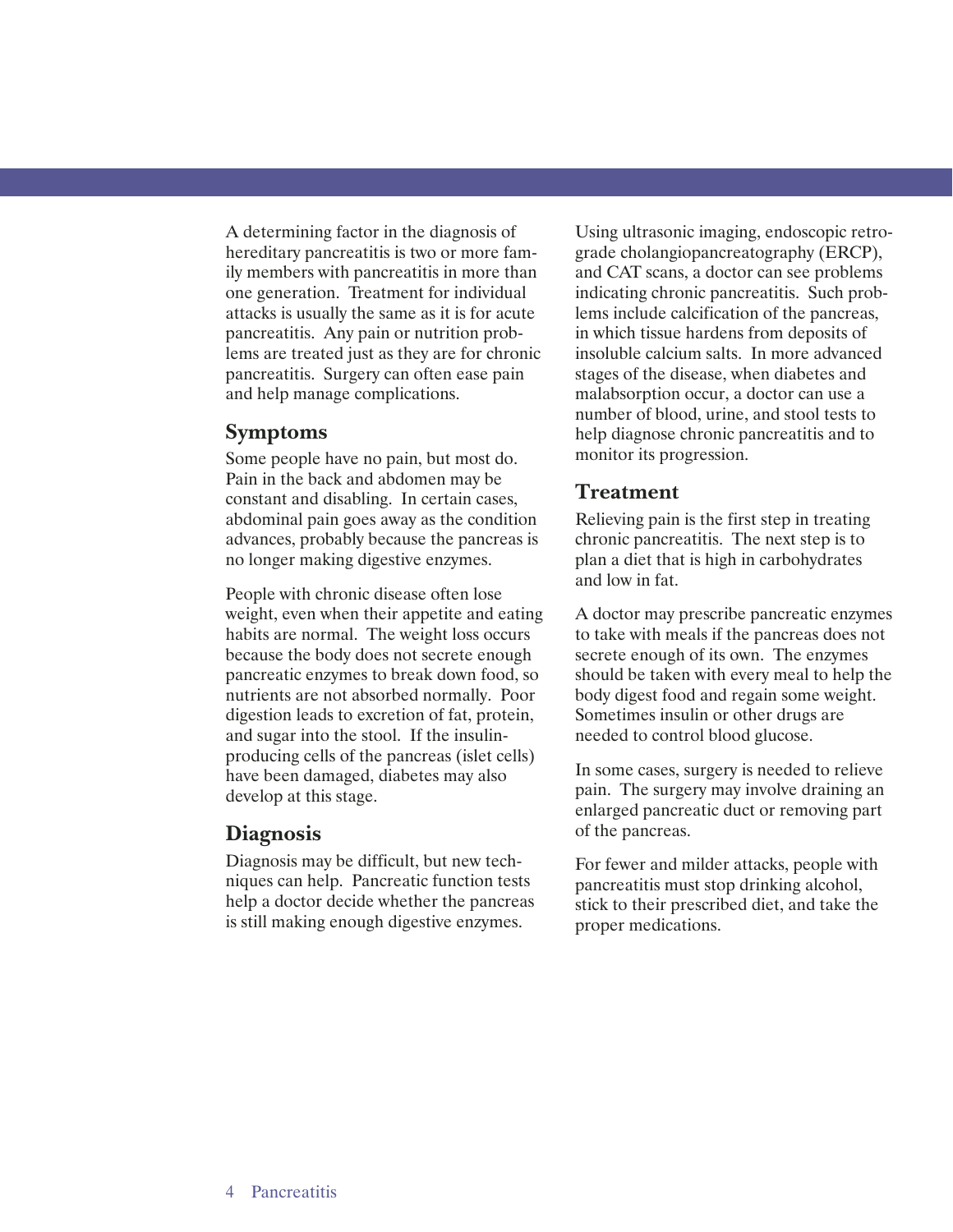# **Pancreatitis in Children**

Chronic pancreatitis is rare in children. Trauma to the pancreas and hereditary pancreatitis are two known causes of childhood pancreatitis. Children with cystic fibrosis, a progressive, disabling, and incurable lung disease, may also have pancreatitis. But more often the cause is not known.

# **Points To Remember**

- Pancreatitis begins when the digestive enzymes become active inside the pancreas and start "digesting" it.
- Pancreatitis has two forms: acute and chronic.
- Pancreatitis is often caused by gallstones or by alcohol abuse.
- Symptoms of acute pancreatitis include pain in the abdomen, nausea, vomiting, fever, and a rapid pulse.
- Treatment for acute pancreatitis can include intravenous fluids, oxygen, antibiotics, or surgery.
- Acute pancreatitis becomes chronic when pancreatic tissue is destroyed and scarring develops.
- Treatment for chronic pancreatitis includes easing the pain; eating a high-carbohydrate, low-fat diet; and taking enzyme supplements. Surgery is sometimes needed

# **For More Information**

Information about pancreatitis is also available from

#### **American Gastroenterological Association**

7910 Woodmont Avenue, Suite 700 Bethesda, MD 20814 Phone: (301) 654–2055 Fax: (301) 654–5920 Email: member@gastro.org Internet: www.gastro.org